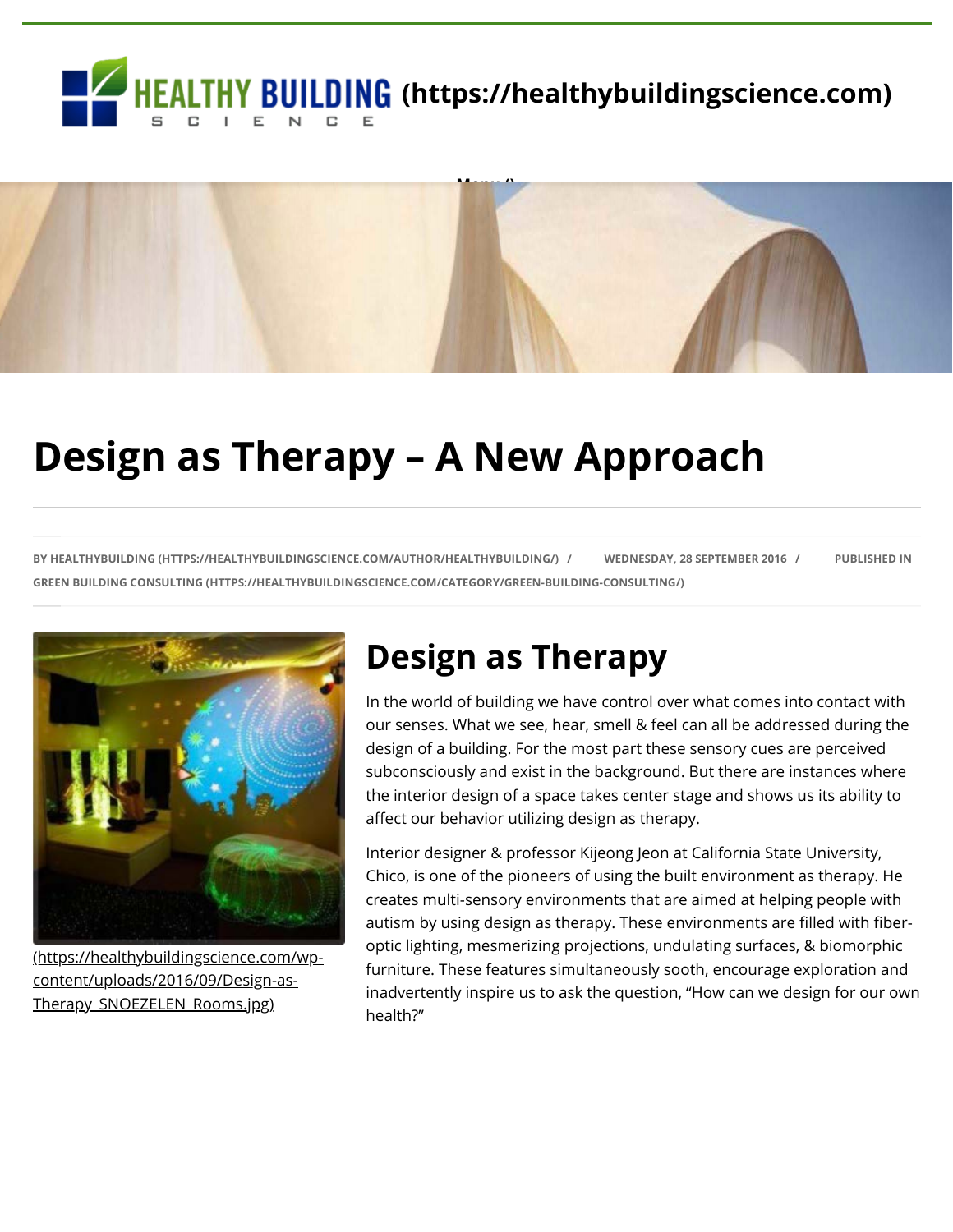

[\(https://www.youtube.com/watch?v=ZaH7FWY05ns\)](https://www.youtube.com/watch?v=ZaH7FWY05ns) Design as Therapy pictured here at The Cove Day Center for autism in Paradise, Ca.

Jeon's foray into this niche began with his 2008 work for the COVE. It was commissioned by California Vocations Inc. in Paradise, California as a day program for people with autism and other mental disabilities. Bob Irvine, Executive Director for the COVE, called Jeon asking if he could help pick out a carpet. Before answering the question, Jeon requested more time to learn about autism. He could not choose the carpet until he knew about the people he was choosing it for. To Jeon the carpet was not only about aesthetics but intention.

*"During the study of autism I noticed that some of the symptoms are related to tactility, lighting, sound, smell. I realized that all of them deal with the environment. So I thought if those are environmental issues, I can do something for them- I can design certain interior spaces to make them feel at ease. Certain types of colors, certain types of lighting…"*

# **Researching Design as Therapy**

Jeon's research went from just finding the right carpet to investigating the correct sensory dynamic for the space. He came upon the Dutch design therapy [SNOEZELEN \(http://www.snoezelen.info/elements-of-a-snoezelen-sensory-room/\),](http://www.snoezelen.info/elements-of-a-snoezelen-sensory-room/) which is a combination of two Dutch verbs "snuffelen" (to seek and explore) and doezelen (to relax).

Unlike other therapies where there is a specific exercise and a desired effect, exploration in the SNOEZELEN room is the therapy. A lot times people with autism are not able to interact with their environment; their senses are either overwhelmed with stimuli or so under stimulated that they retreat into themselves. The point of SNOEZELEN is to provide the motivational stimuli to engage while at the same time inducing a state of calm. Moreover, other therapies can take place because the room is designed to support them.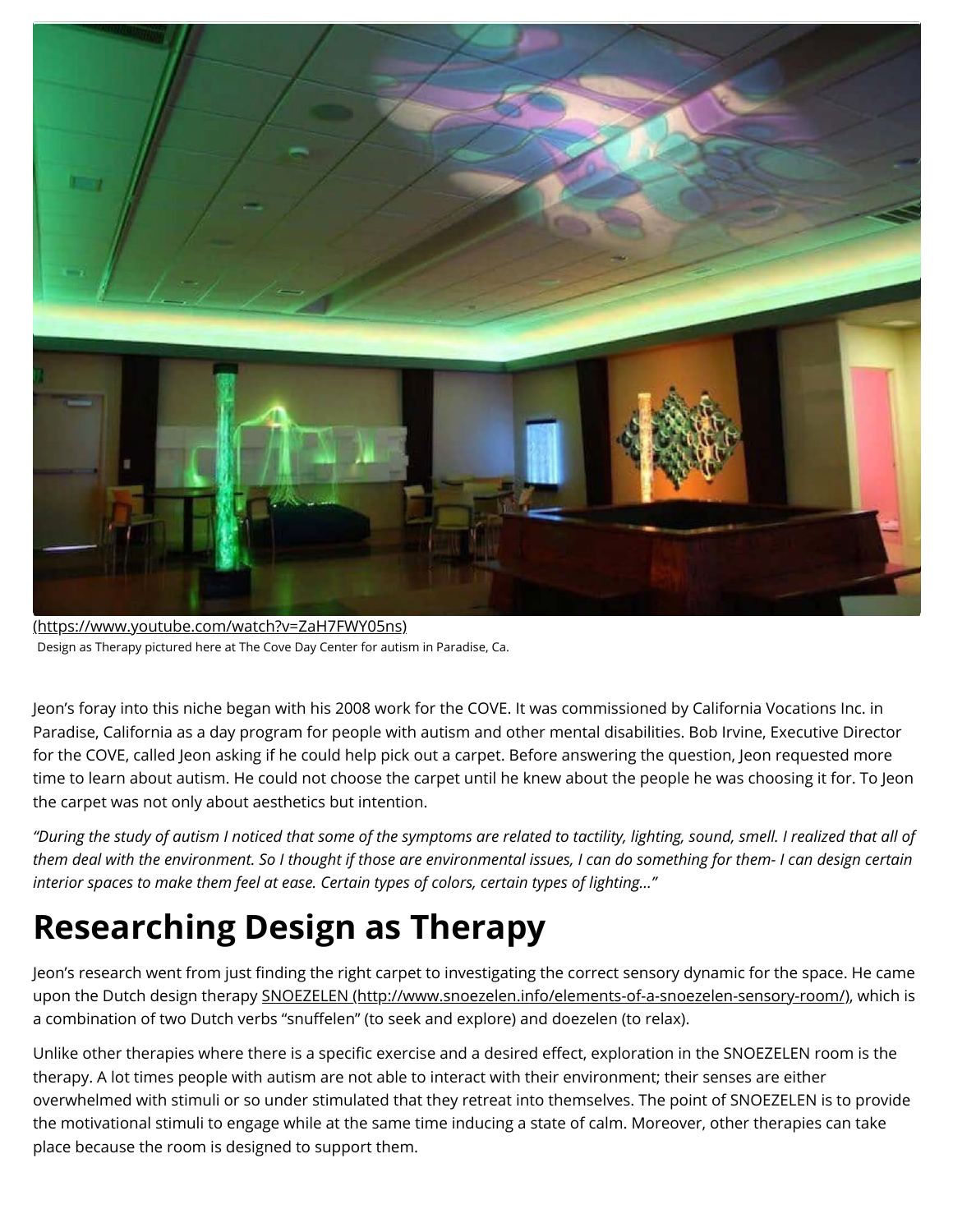Jeon's multi-sensory environments are demonstrating the benefits of SNOEZELEN rooms across the country and world. These findings are not just beneficial for people struggling with autism and other physiological conditions, but contribute something to the building community at large. They reveal that the more we know about how design affects our psychology and physiology, the better we can create spaces geared for our health and happiness. This line of thinking is beginning to pop up in mainstream design. Interior designer AJ Paron Wildes, who specializes in office design, coined [the term Design Empathy at the 2013](https://www.youtube.com/watch?v=enxyBFflSmA) Hatch Festival



(https://www.youtube.com/watch? v=enxyBFflSmA). The WELL Building Standard is the first green certification

[\(https://healthybuildingscience.com/wp-content/uploads/2018/08/Design-as-](https://healthybuildingscience.com/wp-content/uploads/2018/08/Design-as-Therapy_Mercy-Hospital-St.-Louis_Snoezelen-Room.jpg)Therapy Mercy-Hospital-St.-Louis Snoezelen-Room.jpg) The Snoezelen Room at Mercy Hospital St. Louis

system meant to address occupant health and includes credits that have to do with Comfort and Mind. The concept of Biophilia, which posits the instinctive bond between human beings and nature is starting to be seen as an important aspect of healthy building design, so much so that the Living Building Challenge and the WELL Building Standard incorporate it into their certification credits. Hopefully this is only the beginning of linking building with the nuances of design and emotional well being.

**TAGGED UNDER: [GREEN BUILDING CONSULTING \(HTTPS://HEALTHYBUILDINGSCIENCE.COM/KEYWORD/GREEN-BUILDING-CONSULTING/\)](https://healthybuildingscience.com/keyword/green-building-consulting/)**

## **Leave a Reply**

Name (required)

Mail (will not be published) (required)

**Website** 

#### Comment